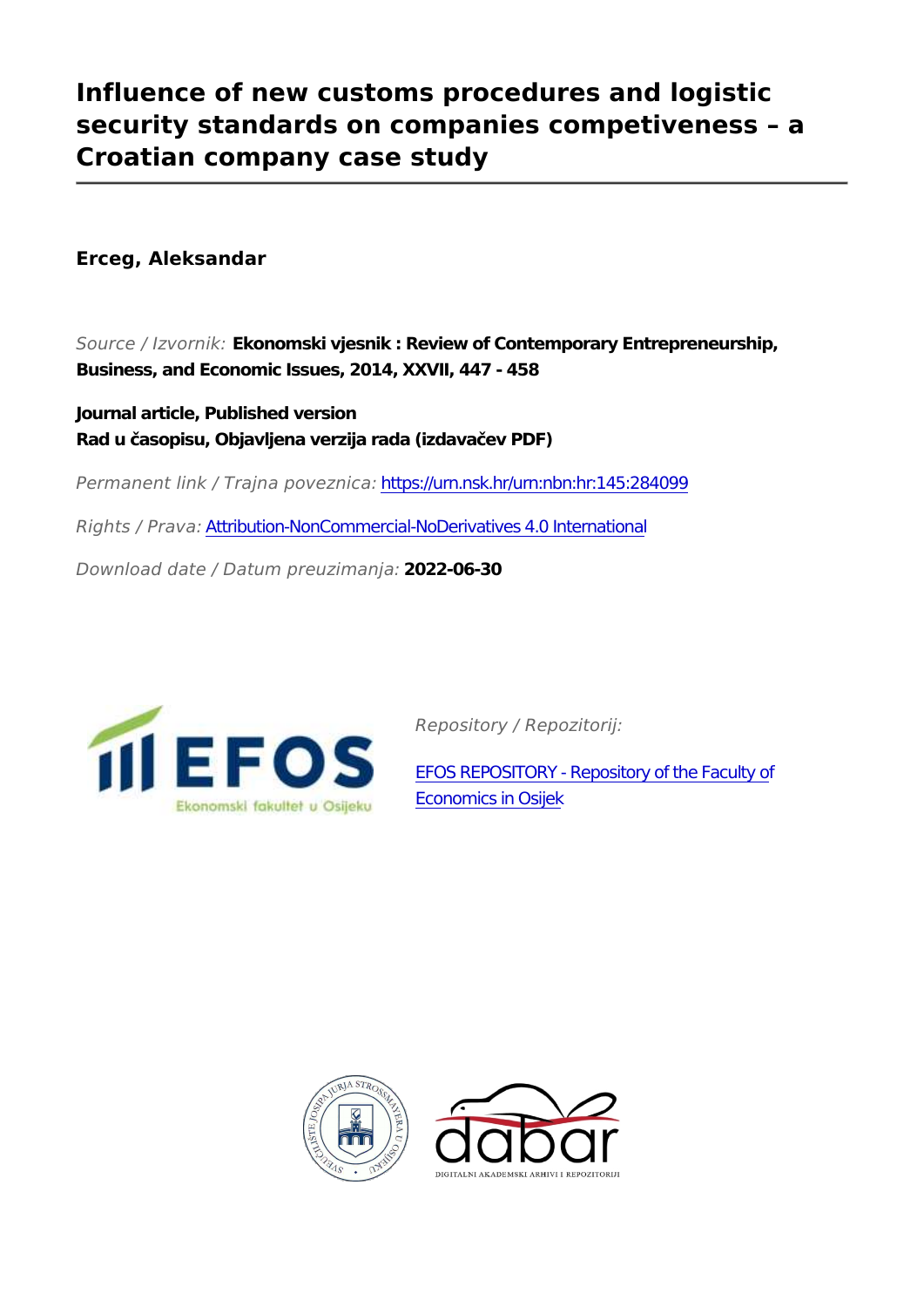*Aleksandar Erceg Saponia d.d. Osijek M. Gupca 2, 31000 Osijek aleksandar.erceg@saponia.hr Phone: +38531513412*

*UDK 658.7:339.137.2](497.5) Review article*

*Received: October 29, 2014 Accepted for publishing: December 10, 2014*

# **INFLUENCE OF NEW CUSTOMS PROCEDURES AND LOGISTIC SECURITY STANDARDS ON COMPANIES COMPETIVENESS – A CROATIAN COMPANY CASE STUDY\***

#### **Abstract**

In today's global market, companies are constantly confronted with the competition on the local, national and international level. Companies therefore use a variety of strategies and tools to become and/or remain competitive. Potential areas for cost reduction in companies are supply chain management and logistic and customs procedures. Implementation of various logistic standards in supply chain management can provide significant cost savings for the company's daily operations and thus reduce overall costs and improve the competitiveness.

Using different customs procedures and logistic standards to reduce their costs and become more competitive in the market is necessary for Croatian companies. The method of using these tools is not a one-time process and requires constant efforts. Companies therefore have to be ready to improve daily to be and remain competitive. Using a variety of modern customs procedures can save their money and time, not only through these procedures, but also through better use of their employee's time, their own vehicles and other equipment.

The paper analyzes various customs procedures and logistic standards that can help companies save time and money and improve their competitiveness. In the example of Croatian company, which uses various available procedures and standards the benefits of their use are shown. Apart from bringing savings in operations, all these procedures and standards allow the company to be better, cheaper and more attractive to buyers.

**Keywords:** customs procedure, logistic standards, supply chain management, savings, competitiveness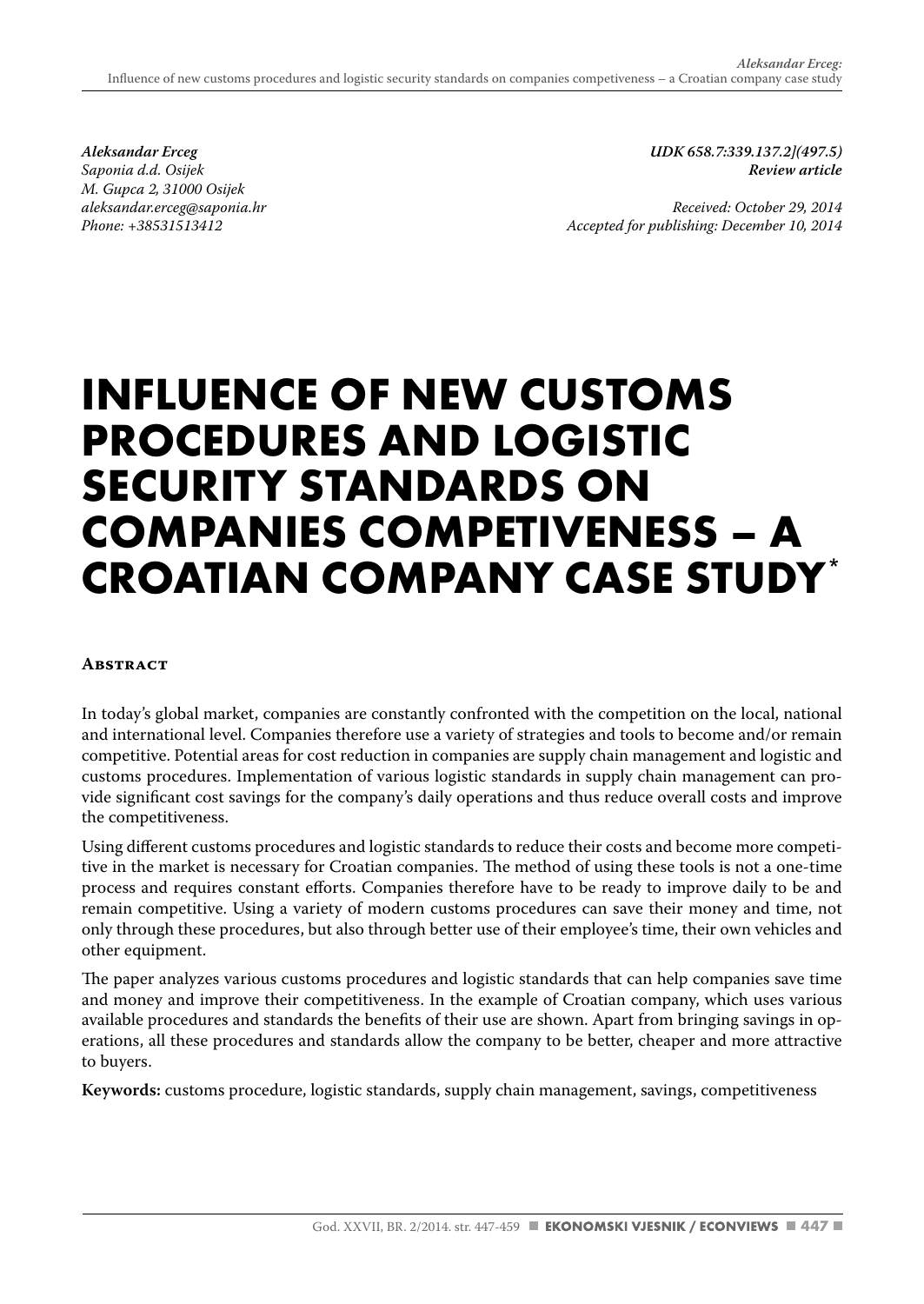#### *1. Introduction*

Today's economy is marked with higher competition that it ever was. Competitiveness on every level of market – local, regional, national and international is one of the major tasks of every company. Therefore companies that are present on today's global market are using different strategies, tools and activities in order to gain their competitive advantage and to remain competitive. They are trying to find all possible opportunities inside their organization and as well to use different activities in their environment. Technology development and safety issues in the last few years were main driving force for introducing new logistic standards and customs procedures that can effect different activities of companies and result in increased competitiveness. Trade facilitation is of utmost importance for development. It can improve countries' competitiveness through trade of goods and services with lover transaction costs. On the other side, inefficient customs and logistic procedures can create obstacles to trade and make hard for countries to improve their competitiveness on global market.

Influence of the logistic standards and customs procedures on company's competitiveness has been previously researched (Chopra, Meindl, 2004; Bloomberg, LeMay, Hanna, 2006; Arvis et al., 2014) but there has not been similar research in Croatia. Most authors were researching only one part – logistic standards or customs procedures. Therefore this paper will try to answer if the use of modern logistic standards and customs procedures can increase company's competitiveness or not. Some Croatian authors (Erceg, Orešković, 2010; Horvat 2010; Tomašević, 2011) researched benefits of customs procedures usage for the company. Based on this previous researches it is possible to set proposition that use of modern logistic standards and customs procedures can influence company's competitiveness.

In the first part of paper different customs procedures and logistic standards that are available today for companies will be presented. In the second part of paper we will present one Croatian company that is using different customs procedures and logistic standards in order to become more competitive on the markets where they are present.

#### *2. Logistic security standards*

Banomyong (2010: 29) stated that *development of logistic services and communication technologies has revolutionized production and distribution processes and created a 'global' market.* All companies from shippers to final consignees demand efficient logistic services which can transport their material and products from their origin to the final and, most important, right destination, at the right time, in the right condition, and at the right price. Companies today invest their efforts in order to apply for different logistic standards which will enable them to do their business faster and more efficient. Stock, Greis and Kasarda (1998) found that competition today moves from head-to-head between companies to competition between supply chains and therefore competitive success will depend more and more on companies' logistic activities. This move is influencing the view on logistic, supply chains and logistic standards that companies have and gives higher importance of this field to the company managers. Policymakers around world recognized logistic sector as one of the most important for further growth since improvement of performance in logistic and supply chain is core of the competitiveness agenda and economic growth. (Arvis et al*.,* 2014)

Besides need for speed and improvement in logistic and supply chains, due to the security reasons and especially after "nine eleven" events in USA, companies have to act in relation to different logistic security standards. These standards among others include USA's Customs-Trade Partnership Against Terrorism – C-TPAT, the European Union's Security Amendment to the Customs Code, the Australian Frontline program, and the World Customs Organization's (WCO) SAFE framework of standards to secure and facilitate global trade (Grainger, 2007). These new standards are mostly brought by different intergovernmental and private organizations (Szelp, 2010) which are involved in worldwide logistics and supply chain networks. Main objective of WCO's SAFE framework is to facilitate global trade and to promote seamless movement of goods through international trade and to establish cooperative agreements between trade agencies and Customs (Tweedle, 2008). The importance of SAFE framework can be seen in fact that customs administration is encouraged to look beyond their traditional role of national borders keeper and to become trade facilitator (Widdowson, 2007). Gui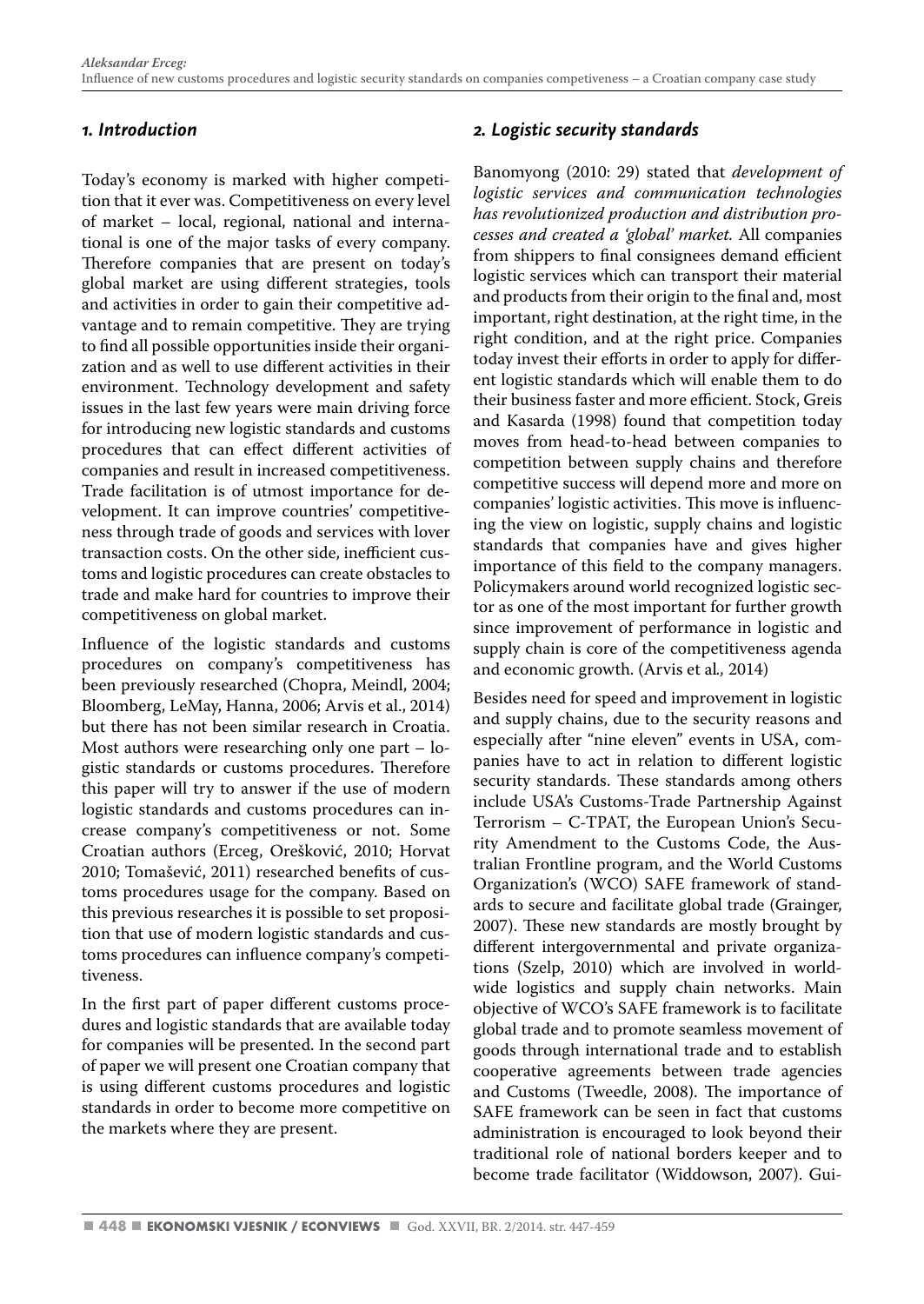terez and Hintsa (2006) identified four groups of voluntary supply chain programs. (Table 1)

In the first group customs is aiming to streamline all procedures to compliant companies and due to the security concern an additional security layer has been added. With this, certified companies present lower risk and are compliant for customs. The second group was created under the influence of terrorist attacks and all security measures are aimed to transfer some customs responsibilities to companies in order to detect potential illegal activities. These standards have become first steps for being part of other customs programs. In the third group are programs that are trying to set supply chain security standards which are intended for whole participants in trading activities. The last group targets protection of goods from being illegally removed and/or tampered with and looks for all potential illegal activities in managing private companies different cargo operations. Logistic security standards and programs help companies and countries in lowering logistic costs because inefficient logistic and supply chains increase trading costs and therefore lower companies' competitiveness.

#### *Table 1 Identified types of voluntary supply chain security programs*

#### *3. Customs procedures*

According to customs definition Zhang (2002: 89) noted that customs administration performs following basic functions: trade facilitation, and customs control. Second function includes prevention of the different hazardous materials, interdiction of prohibited substances, intellectual property rights protection and especially tariff collection. Horvat (2011) stated that customs was always country's service for collecting customs and excise duties. Traditional responsibilities of customs administration were different from one to another country, and often were subject of regular reviews and modification to ensure their relevance in a constantly changing world (Widowsson, 2007).

During last few decades, customs administration underwent significant changes from its traditional role as keeper of country's borders. Gordham (2007) found that these changes were influenced by: growth of international trade, reduced tariff and non-tariff barriers, new models of logistic and the supply chain, and increasing use of the information and communication technology (ICT) in international trade operations. Elmane-Helmane and Ketners (2012) concluded that efficient customs procedures increasingly contribute to country's competitiveness and participation of its companies in global trade. Due to the e-commerce development, customs administration has become more important and complex and now it has some new functions like: safeguard, legal merchandising, statistic and fiscal function.

| Voluntary supply chain security programs                                                                                                                                              |                                                                                                                                     |                                                                                                                                                                                      |                                                                                                                   |  |  |
|---------------------------------------------------------------------------------------------------------------------------------------------------------------------------------------|-------------------------------------------------------------------------------------------------------------------------------------|--------------------------------------------------------------------------------------------------------------------------------------------------------------------------------------|-------------------------------------------------------------------------------------------------------------------|--|--|
| Customs compliance<br>programs to which<br>the security layer has<br>been added<br>Examples: PIP<br>(Canada), StairSec<br>(Sweden), ACP $&$<br>Frontline*<br>(Australia), AEO<br>(EU) | Government origin,<br>pure security<br>programs<br>Examples: C-TPAT<br>(USA), Secured<br><b>Export Partnership</b><br>(New Zealand) | International<br>organization origin,<br>security standards<br>programs<br>Examples: WCO<br>framework of<br>standards, ISO<br>(International<br>organization for<br>standardization) | Private origin, pure<br>security programs<br>Examples: BASC<br>(Latin America),<br>TAPA (technology<br>companies) |  |  |

*Source: adapted from Guiterez and Hintsa (2006: 3)*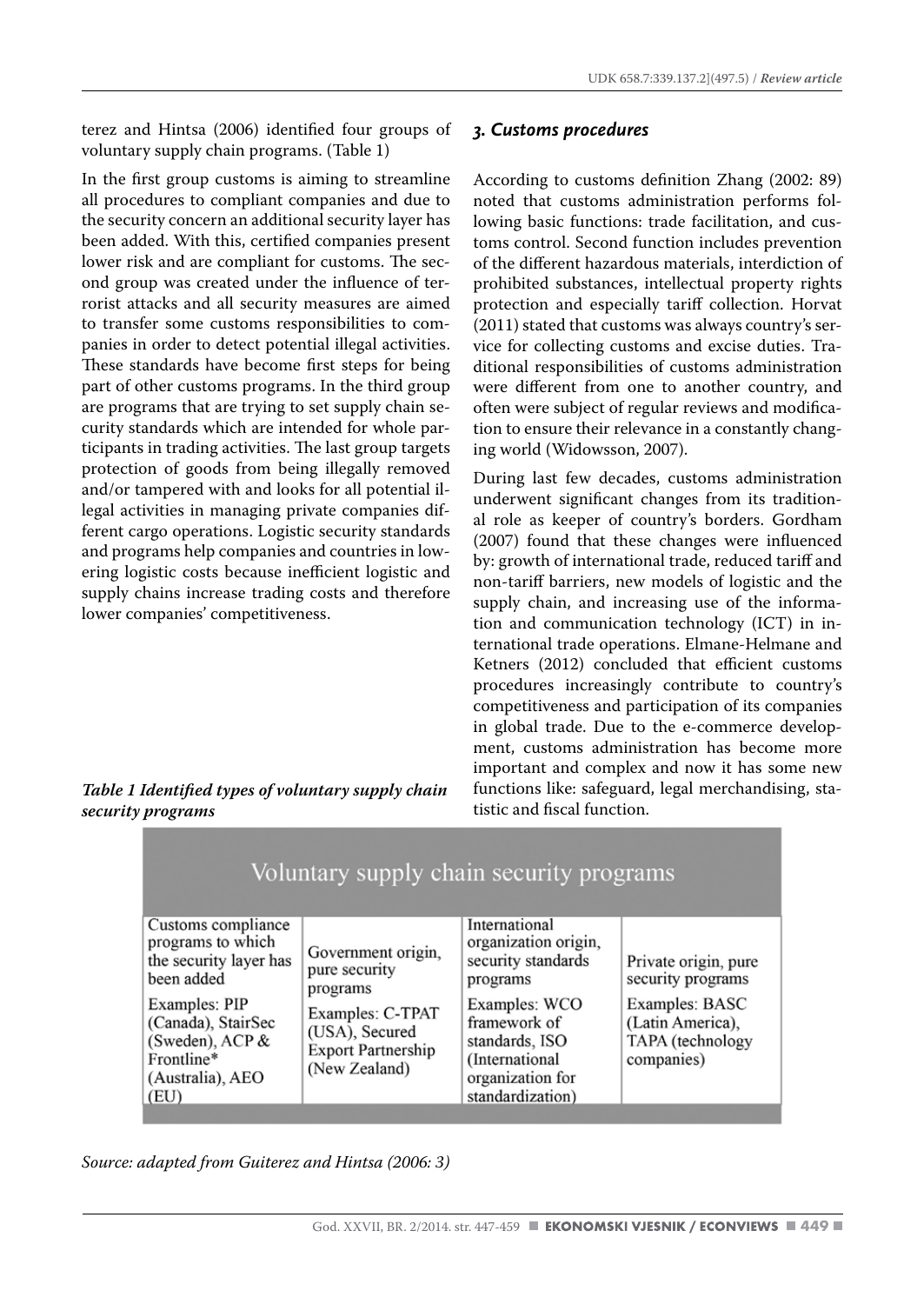



*Source: adapted from Vogel, T., Schmidt, A., Lemm, A., Osterle, H. (2008), "Service and Document Based Interoperability for European eCustoms Solutions", Journal of Theoretical and Applied Electronic Commerce Research, Electronic Version, Vol. 3, No. 3, pp. 17-37.* 

The European Commission (EC) initiated e-Customs project for several reasons. One was to replace paper procedure with electronic ones and with that creating more efficient and modern customs environment. Tomašević (2014) stated that the second one was to save entrepreneurs money and time, increase the competitiveness of European businesses and with that to improve main targets of EU growth strategy. With e-Customs project the European Union (EU) invested efforts in order to facilitate trade using information and communication technologies (ICT).

The European Commission (2012) presented Single Window Access (SWA) and its main part of program "Multi-Annual Strategic Plan" (MASP). This program is intended for creation of a paperless simple environment for trade and customs activities. (Figure 1) Butterfly (2003: 2) defined SWA as a *system that allows traders to lodge information with a single body to fulfill all import- or export-related regulatory requirements*.

Companies and government can have additional advantages regarding foreign trade and competitiveness from SWA mechanism. (Table 2)

With SWA all involved parties will have full access to one electronic point for all activities during international trade – import, transit, excise and export no matter in which member state their activity starts or ends.

| For the government                                    | For companies                                         |  |  |
|-------------------------------------------------------|-------------------------------------------------------|--|--|
| Improvement in effectiveness and efficiency resources | Cost associated with delays is reduced                |  |  |
| Better yield in tax collection                        | Faster release of merchandise                         |  |  |
| Raises user satisfaction                              | Clearer and more predictable rules                    |  |  |
| Better security                                       | Improvement in effectiveness and efficiency resources |  |  |
| More transparent information from users               | More transparent information from government          |  |  |

*Table 2 SWA advantages*

*Elorza, J. C. (2012), "International Trade Single Window. Requirements for a successful implementation in Latin America", Public Policy and Productive Transformation Series Corporación Andina de Fomento, Colombia, pp. 15*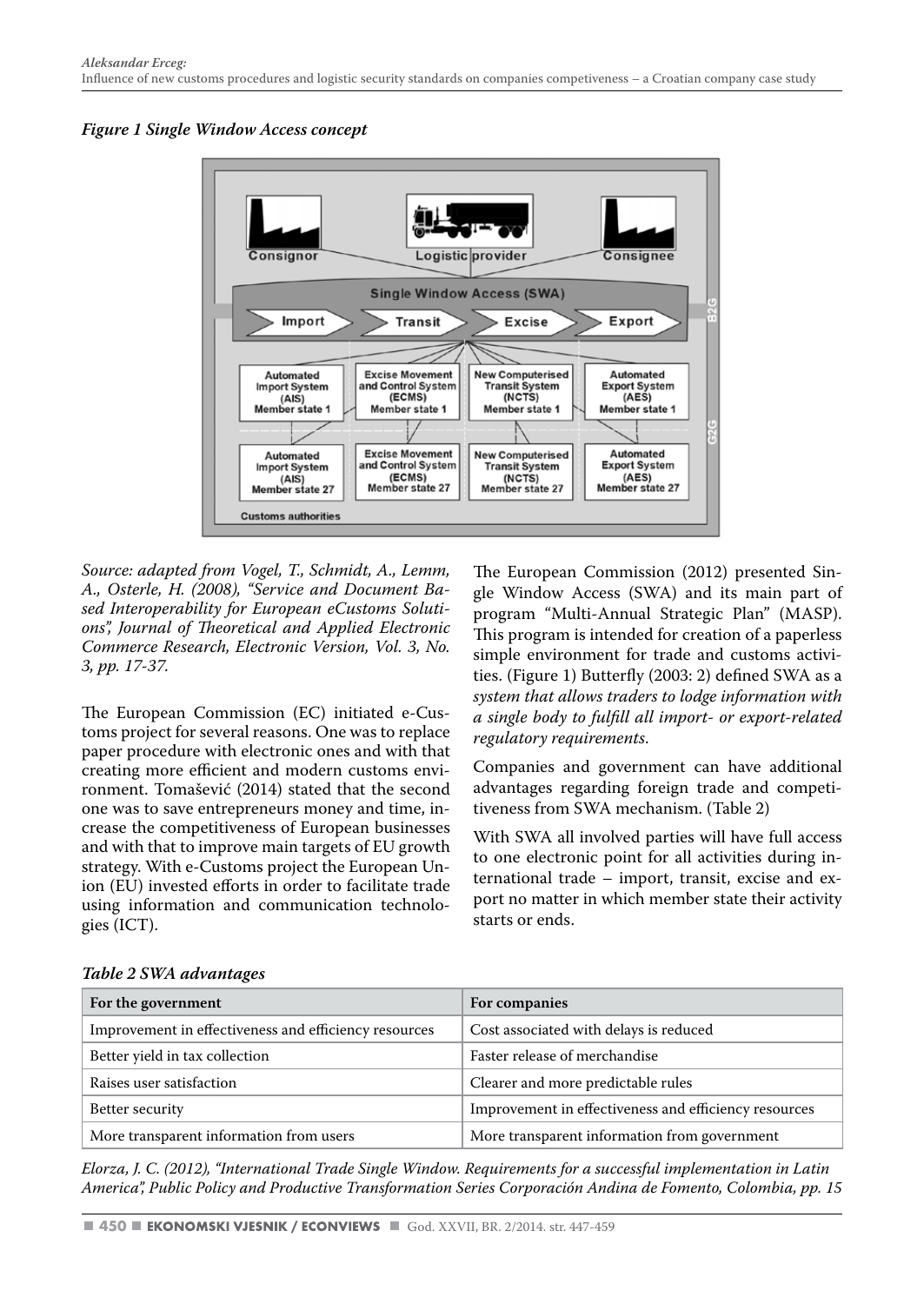SWA concept will allow a single point of access for all current and future EU member states customs ICT systems. This will be achieved through integration of customs procedures and systems such as the New Computerized Transit System (NCTS), Automated Export System (AES), Automated Import System (AIS) and Excise Movement and Control System (EMCS) (Vogel, 2008).

Croatian Customs Administration carries out the prescribed measures and actions for the purpose of insurance, protection and security market and society and creating the most favorable conditions for economic development and trade facilitation. They also perform determining the payment of customs duties, excise taxes, excise duties, value added tax and other mandatory public administration, implemented measures of customs and excise supervision and checking of all significant facts for customs or taxation of goods, as well as other activities her customs, tax and other regulations put in competence and enhancing the competitiveness of the national economy. Customs Administration has provided the conditions for the effective functioning of the internal market of the European Union, spending the proper application of the common customs, trade, agricultural policy and fisheries policy, with effective control over the external borders of the European Union. They have started with implementation of some parts of SWA and e-Customs procedures – mainly NCTS and ECMS.

#### *4. How can logistic security standards and customs procedures influence competitiveness?*

Influence of logistic on competitiveness was object of many research papers until now. Chopra and Meindl (2004) concluded that company can have cost advantage in relation to competition by managing logistic improvement and costs while Blomberg, LeMay and Hanna (2006) stated that competitive advantage created by logistic is hard to be copied by any other competitor. Logistic can help in reaching competitive advantage through finding strategy which will keep business away from substitute market and endure market position based on value and cost advantage. It is necessary to influence on internal logistic factors that are helping in reaching logistic goals: strategic goals, technology, human resources and ICT (Golenić, 2013). This approach to logistic can help in minimizing costs and maximizing efficiency and profits for the company and with that increasing competitiveness.

In today's global world and market major concern for all stakeholders is reliability of supply chain. Consignees asked for more certainty and more security when and how its shipment will take place. This situation is increasing demand for excellent logistic providers and services and creates challenges for both governments and logistic agents in order to facilitate trade and safeguard public against all possible risks – terrorism, criminal and health concerns. Performance in logistic activities and reliability of supply chains are associated and also predictability of service deliveries for producers and exporters. (Arvis et al., 2014) Today's supply chains are more complex and cover many countries but they remain of great significance for national competitiveness. Therefore reforms and long-term commitments from all stakeholders – privates ones and policymakers – are of great significance.

On the other side, customs administration can improve economic competitiveness in a number of ways, one of which is by implementing trade facilitation measures for legitimate and compliant traders. Innovative cross-cutting solutions for expeditious and effective completion of border formalities can propel economic growth. *Therefore designing and implementing practical programs which can create positive difference to national competitiveness is conditional on governments giving priority to border management reform and modernization* (Hoekman, 2011: IV). Libby (2011) found that in countries that have implemented SWA users have stated among other following benefits: reductions in the cost of their customs dispatchers traveling from one institution to another; economies of scale in investments and technological maintenance; statistical control of public and private commercial decisions and transparency and financial security in the use of electronic payments; a reduction in the time needed for obtaining permits and licenses and most important simplification of procedures for everyone involved. Successful border management is very important in order to minimize or even eliminate avoidable delays and enhance predictability in customs clearance on borders. Arvis et al. (2014) concluded that the need for coordination between different government agencies will be of utmost importance for trade facilitation efforts together with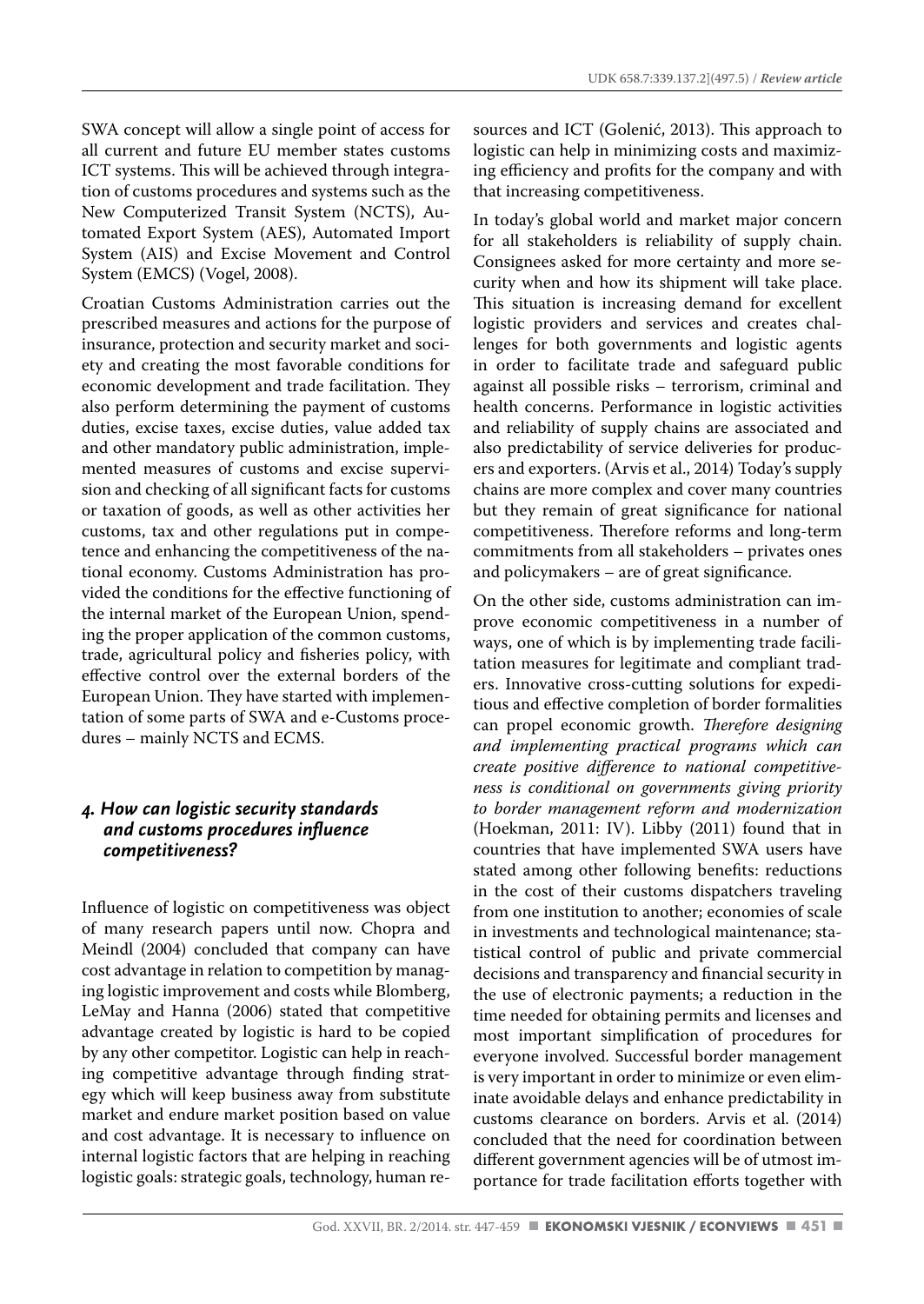application of best practices in risk management in non-customs agencies.

In Croatia, Customs administration strategy (CURH, 2014) was brought in order to continue modernization of Customs administration inside European Union. Among other this strategy is based on international trade development which is followed with further changes in goods movement and need in facilitating legitimate trade through simplifying customs formalities in order to lower the costs related to customs procedures. This can result in higher competitiveness of companies and customs procedures through selective controls that are based on risk analysis, ICT usage, and later inspection and verification activities.

#### *5. Methodology*

The paper aims to identify influence of the new customs procedures and logistic security standards on company's competitiveness. In order to evaluate possible influence of this procedures value stream mapping as one of the lean thinking tools, case study and descriptive methods were used. Value stream mapping (VSM) is visualization tool that helps to understand the current state of activities inside the system. Mapping out the activities in the manufacturing or service process with cycle times, in-process inventory and information flow paths, helps to visualize the current state of process activities and guides to future desired state. This procedure provides insight on losses / waste and opportunities for improvement. We have used VSM on all new customs procedures and logistic security standards in our case study company in order to measure their influence on company's processes and possibility to save time and money. Analysis of data collected for each procedure (customs and logistic), in many cases from the case study company can determine the areas of competitiveness improvement.

The case study method relates to the collection and presentation of detailed information about a particular problem. It is a form of qualitative descriptive research. The case method is built around the concept of metaphor and simulation. Case study method was used in order to show influence of the procedures to one successful Croatian company's competitiveness.

#### *6. Using customs procedures and logistic standards to be more competitive – a Croatian production company case study*

Sjaj d.d. is a Croatian company with long tradition and existence which produces household detergents, toiletries and cosmetics and products for industry and institutions. In the last several years Sjaj continuously has increased production and sales – from 24,000 tons in 1998 to 91,000 tons of all products in 2013. During that period there has not been drastic reduction in number of employees – number of employees decreased for 10%. In order to be successful company had to look for every way to be more competitive and to offer their products to consumers with affordable price and excellent price/quality ratio.

In previous times company has used different customs procedures – such as production with suspended customs payment and authorized consignee – in order to be more competitive. First procedure allowed company to import material and to pay only value added tax (VAT) while the customs has been suspended. In order not to pay customs company had to export final products made of the material imported with suspended customs duty payment. This procedure was used for several years – from 1995 until 2000 – and during that period company had significant savings. Company decided to stop using this procedure when all customs duties for its raw materials were lowered to 0% in year 2000.

Second procedure was authorized consignee which company uses for more than 10 years and company had savings in logistic costs – vehicle times and customs procedure costs (Erceg and Orešković, 2010). This procedure allows company's trucks to go directly to company warehouses for unloading and save significant money – 15 EUR/truck or shipment – since trucks don't have to go to customs terminal and pay terminal entry ticket. Sjaj is still using this procedure and is saving time and money. (Table 3)

Total saving for terminal entry ticket based on authorized importer procedure in the last three years was EUR 66,750.00. The number of shipment in the last two years is lower due to the fact that Croatia joined EU and there is no more customs clearance for the goods coming from EU. Besides direct money saving company had also saving in workers time, trucks time and better allocation as well as possibility to have just-in-time deliveries of the material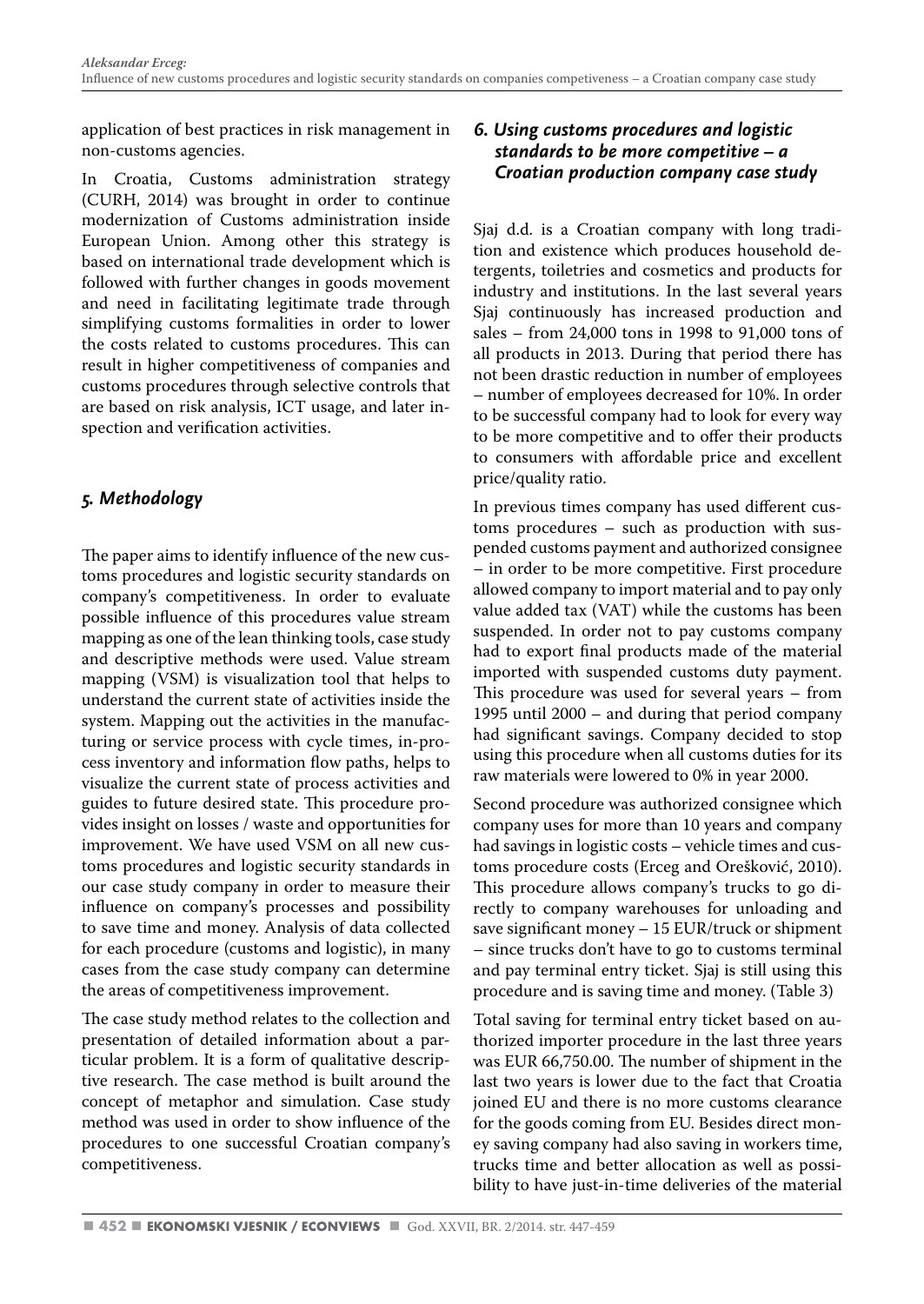which was able to be delivered even after the customs office's working hours.

In the recent times company has started to use several new e-customs procedures (NCTS, ECMS) and one logistic security procedure (Authorized Economic Operator - AEO). These new procedures and its financial and other benefits for Sjaj will be presented in next part of paper.

#### *Table 3 Authorized importer savings*

| Year               | Number of<br>trucks/shi-<br>pments | <b>Savings in EUR</b> |
|--------------------|------------------------------------|-----------------------|
| 2012               | 2.500                              | 37,500.00             |
| 2013               | 1,600                              | 24,000.00             |
| 2014 (till 30.06.) | 350                                | 5,250.00              |
| Total              |                                    | 66,750.00             |

*Source: Author*

#### *6.1. New Computerized Transit System*

New Computerized Transit System (NCTS) is an electronic system which enables a transit system for shipment from starting to delivery point no matter if the starting or delivery point are one of the EU member states or one of the countries which signed the Common transit system convention.

#### *Table 4 NCTS savings*

*\* Average 15 minutes per shipment – based on information from Croatian Customs administration \*\* According to Croatian bureau of statistics (2014) and 168 working hours per month, 1 EUR = 7.6 HRK* 

Main implementation goals of this procedure are as follows: the increase of the efficiency and effectiveness in a transit procedure; the improvement of prevention and fraud detection; the acceleration and security of carried transactions in a transit procedure (European Community 2001, CURH 2010) and its main task is control of goods movements within EU that are not in free circulation – i.e. import duties and taxes are not paid. Process includes Electronic Data Interchange (EDI) of customs declaration for transit procedure, implementation of transit procedures in shipping, delivery and transit customs office and a management of guarantees for transit operations, search procedures and collection of customs duty, when the transit procedure is not completed in a prescribed manner, and some of the activities between customs representatives and entrepreneurs. Tomašević (2011) concluded that this procedure includes all electronic messages that are needed to start and conclude a transit procedure without any paper documents while Doyle and Janssens (2011) found that the implementation of the NCTS in EU has obtained a productivity gain of about 30 minutes per shipment. NCTS became obligatory in Croatia for all stakeholders in foreign trade from August 1, 2011 so Sjaj had to start using this procedure. (Table 4)

Sjaj had direct savings of almost 6,000.00 EUR from faster customs declaration creation – average 15 minutes per truck/shipment. Beside this there is also saving in time through shorter transit time and earlier release of truck which is creating opportunities for increased vehicle utilization. Lower savings in 2013 was influenced by Croatia entering the EU and the fact that Sjaj purchases a lot of raw materials from the EU so there was no need for customs clearance any more.

| Year                     | Number of deliveries | Total time saving<br>$(hours)*$ | Price of hour<br>$(EUR)$ ** | Total savings (EUR) |
|--------------------------|----------------------|---------------------------------|-----------------------------|---------------------|
| 2011 (from 1.8.)         | 1,050                | 262.50                          | 4.26                        | 1,118.25            |
| 2012                     | 2.500                | 625                             | 4.28                        | 2,675.00            |
| 2013                     | 1,600                | 400                             | 4.32                        | 1,728.00            |
| 2014 (till 30.6.)<br>350 |                      | 87.50                           | 4.30                        | 376.25              |
| Total                    |                      |                                 |                             | 5,897.50            |

*Source: Author*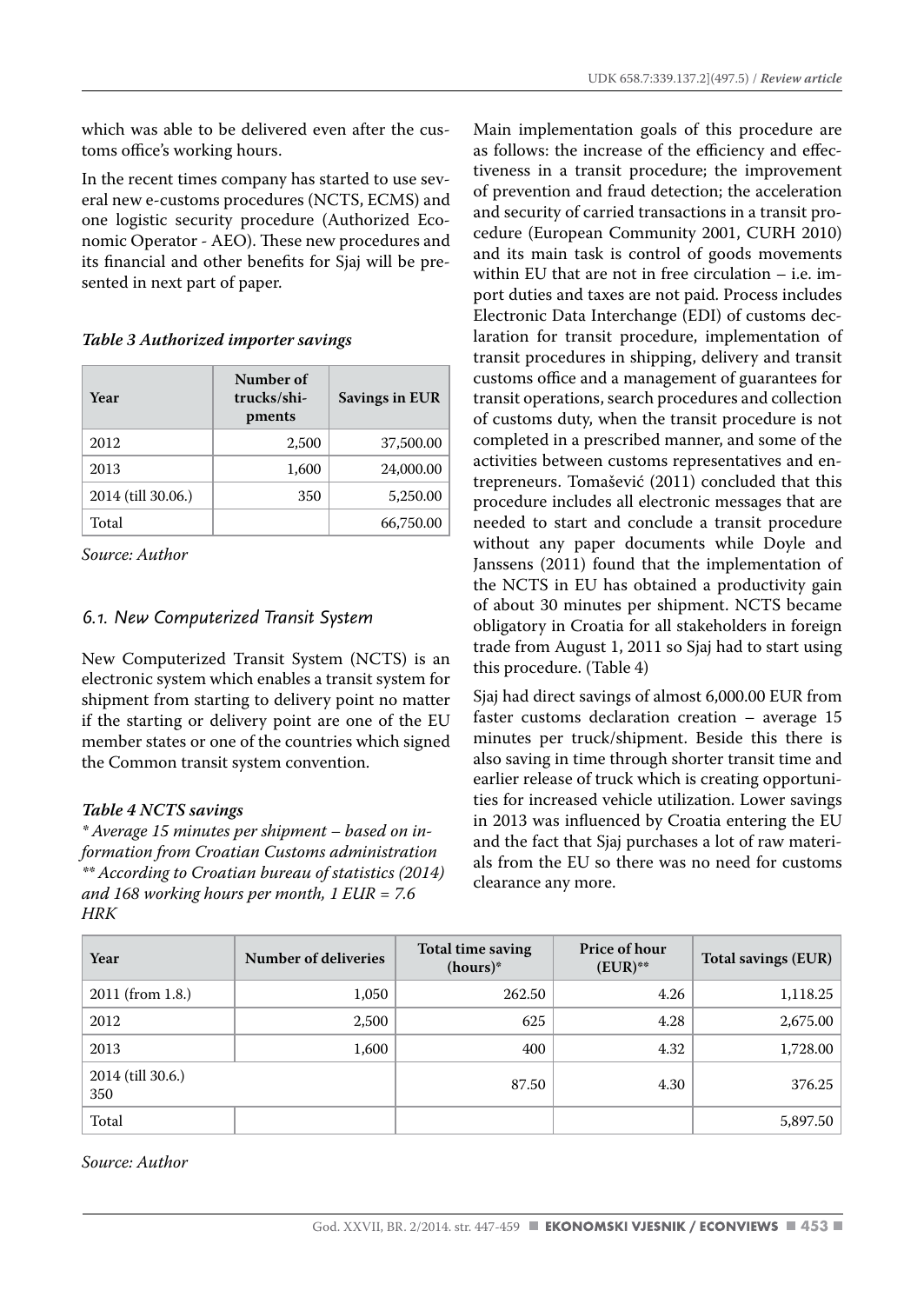|               | Number of de-<br>liveries / year | Input of data<br>min/delivery | Workforce cost<br>@ $4.30$ EUR/<br>hour | Postal costs @<br>10.00 EUR/delivery | Total cost (EUR) |
|---------------|----------------------------------|-------------------------------|-----------------------------------------|--------------------------------------|------------------|
| Before EMCS   | 20                               | 15                            | 21.50                                   | 200.00                               | 221.50           |
| After EMCS    | 20                               | 4                             | 5.70                                    | $\Omega$                             | 5.70             |
| Total savings |                                  |                               |                                         |                                      | 215.80           |

#### *Table 5 EMCS savings*

#### *Source: Author*

The Company has additional savings since there is no more need for issuing paper documentation on border crossings and with that it is possible to save additional average amount of 30.00 EUR per truck/ shipment. Savings on paper documentation can significantly lower the costs for companies that have several imports and/export procedures per day.

#### *6.2. Excise Control Movement System*

According to a European Council (2008) directive from April 1, 2010 a new system of excise movement and control system is operational and compulsory for all excises under duty suspension movements. New system's name is Excise movement and control system (EMCS). This computerized system is created with intention to prevent fraud by monitoring movements of excise goods under suspension of excise duty within the EU, i.e. for which no excise duties have yet been paid. It has replaced paper document that had to accompany such movements with electronic messages from the consignor to the consignee via member state administrations. According to Vatuiu *et al*. (2010) EMCS implementation has certain advantages for involved parties and those include simplified procedure, paperless administration, more secure movement of excise goods, faster release of traders guarantee and effective monitoring with real time information and possible checks during movement. Modernization of procedural requirements will also allow reduction of the administrative burden for companies and administrations, and possibility of EMCS integration within company's information system.

Sjaj has applied for this customs procedure as soon as Croatia joined EU.

The Company got excise authorized receiver number and with that authorization was allowed to buy excise goods in excise duty suspense system. Saving that came from EMCS procedure can be seen in Table 5.

EMCS brings financial saving to Sjaj which are not big but in case there are more deliveries, savings would be higher. Besides financial savings EMCS allows company to enter excise goods under suspension of excise duties so company doesn't need to pay excise at once but only when the final product is sold to the final user. In case the goods are exported to out of EU than there is no need to pay excise at all. For the Sjaj which exports 50% of its final products this also creates financial savings. Due to the further tools which will be implemented in e-excise system in Croatia from September 1, 2014, Sjaj will be able to achieve additional savings.

#### *6.3. Authorized Economic Operator*

Authorized Economic Operator (AEO) certificate can be granted to any company that is meeting following criteria (Urcioli and Erkwall, 2009) record of compliance with customs requirements; satisfactory system of managing commercial and, where appropriate, transport records, which allows appropriate customs controls; proven financial solvency and where appropriate, security and safety standards. Since there are three possible AEO certificate available (AEO customs, AEO security, and AEO customs and security) company can decide which one will suit best to its need based on potential benefits and requirements. AEO became available to Croatian companies from the moment Croatia joined EU. First applications for AEO started in autumn of 2013 and according to Croatian Customs administration around 25 companies applied for the certificate and until July 2014 only 5 certificates were awarded since the process is lasting 6 months.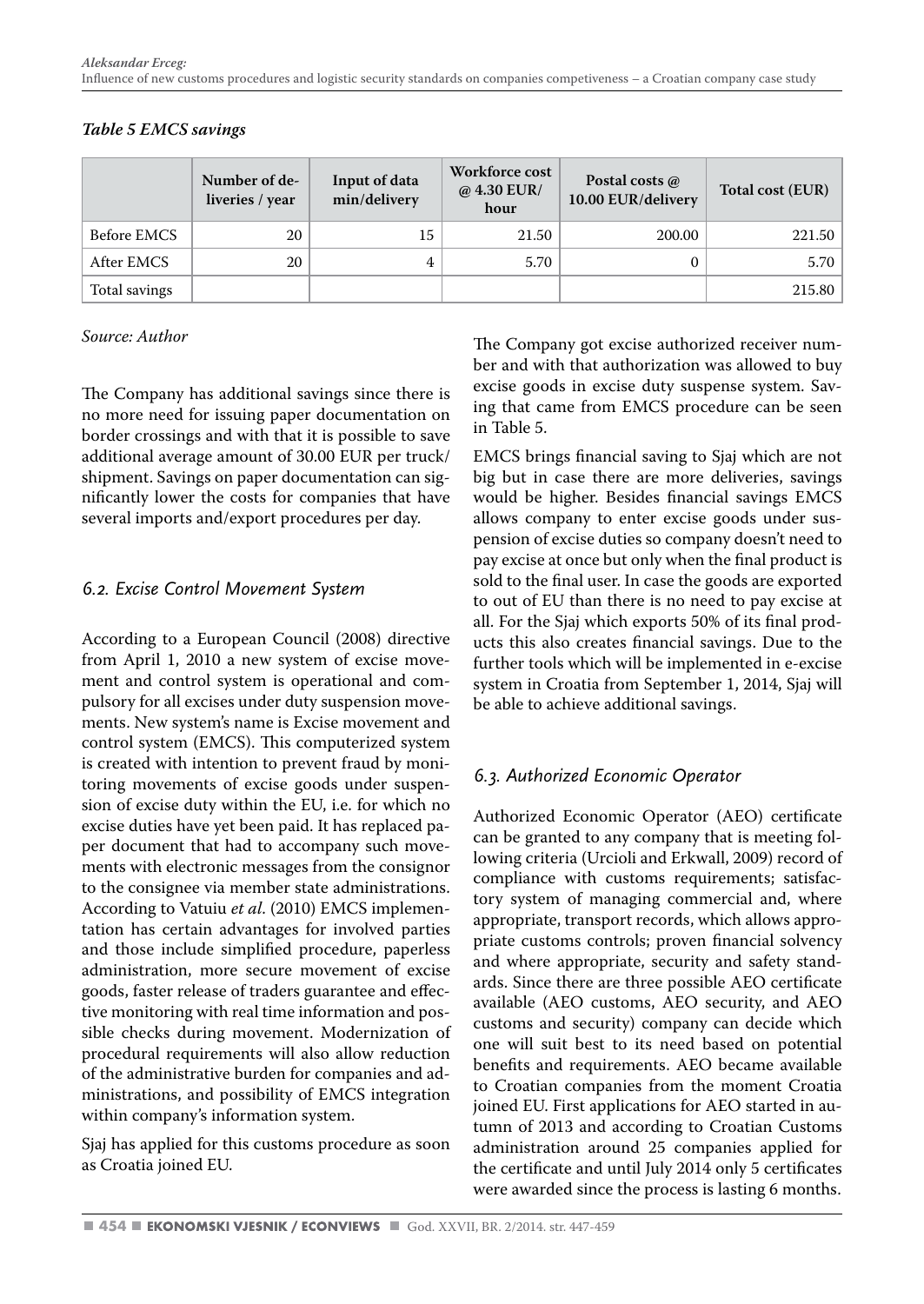|                                                   |                        |        | Number of con-<br>trols (monthly) | Duration<br>(Hours) | Price<br>of hour<br>(EUR) | Total cost (EUR)<br>per month |
|---------------------------------------------------|------------------------|--------|-----------------------------------|---------------------|---------------------------|-------------------------------|
| Before<br>AEO                                     | Physical controls      | Import | 5                                 | 10                  | 4.30                      | 43.00                         |
|                                                   |                        | Export | 10                                | 20                  |                           | 86.00                         |
|                                                   | Documentary<br>control | Import | 15                                | 30                  |                           | 129.00                        |
|                                                   |                        | Export | 30                                | 30                  |                           | 129.00                        |
| After AEO                                         | Physical controls      | Import | $\overline{2}$                    | 4                   | 4.30                      | 17.20                         |
|                                                   |                        | Export | 4                                 | 8                   |                           | 34.40                         |
|                                                   | Documentary<br>control | Import | 8                                 | 8                   |                           | 34.40                         |
|                                                   |                        | Export | 10                                | 10                  |                           | 43.00                         |
| Total saving (Cost before – Cost after) per month |                        |        |                                   |                     | 258.00                    |                               |
| Total savings per year                            |                        |        |                                   |                     | 3,096.00                  |                               |

#### *Table 6 AEO savings in 2014*

*Source: Author* 

Sjaj has applied for AEO customs certificate – that is allowing customs simplifications, less document and physical customs control in relation to other economic operators, priority treatment if there is control and possibility to request a specific place for such control. AEOC certificate was awarded to Sjaj in May 2014. Awarded certificate brought certain financial savings to company. (Table 6)

Sjaj is using financial benefit from AEO – company doesn't need to present bank guarantee for securing payment of customs dues and instead it can use promissory note. Company previously used to have bank guarantee in amount of 135,000.00 EUR. For the bank guarantee yearly cost was 4,050.00 EUR (1,012.50 EUR maintenance cost per quarter) and additional 540.00 EUR for issuing. With AEO certificate this amount is saved. Besides time savings and money savings, additional possible savings from AEO certificate should be looked upon and monitored in future since Sjaj was awarded with AEO certificate in May 2014 and there could be future savings from use of this logistic safety standard.

#### *7. Conclusion*

Use of modern logistic safety standards, supply chain management and customs procedures enables companies to find additional savings in order to be more competitive on today's global market. In the recent time we are witnessing measures of trade facilitation concepts that are trying to improve aspects of supply chains on all levels - from local to global. These concepts involve different reforms in operations management on and after borders and include logistic operations and procedures of border regulations. These barriers and their reduction are crucial for increase of competitiveness of countries and their companies. Activities include different stakeholders from governments to private companies and not only the ones that are part of different supply chains.

There are several logistic security standards and customs procedures intended for companies upon which customs can base part of their obligations, and on the other hand help those certified companies to become more competitive in reducing time for customs procedures, lowering the administration burden, etc.

The paper has discussed an example of a Croatian company Sjaj that is using modern customs procedures and logistic standards. In its search to increase its competitiveness on the market Sjaj is looking for every potential saving in its business processes.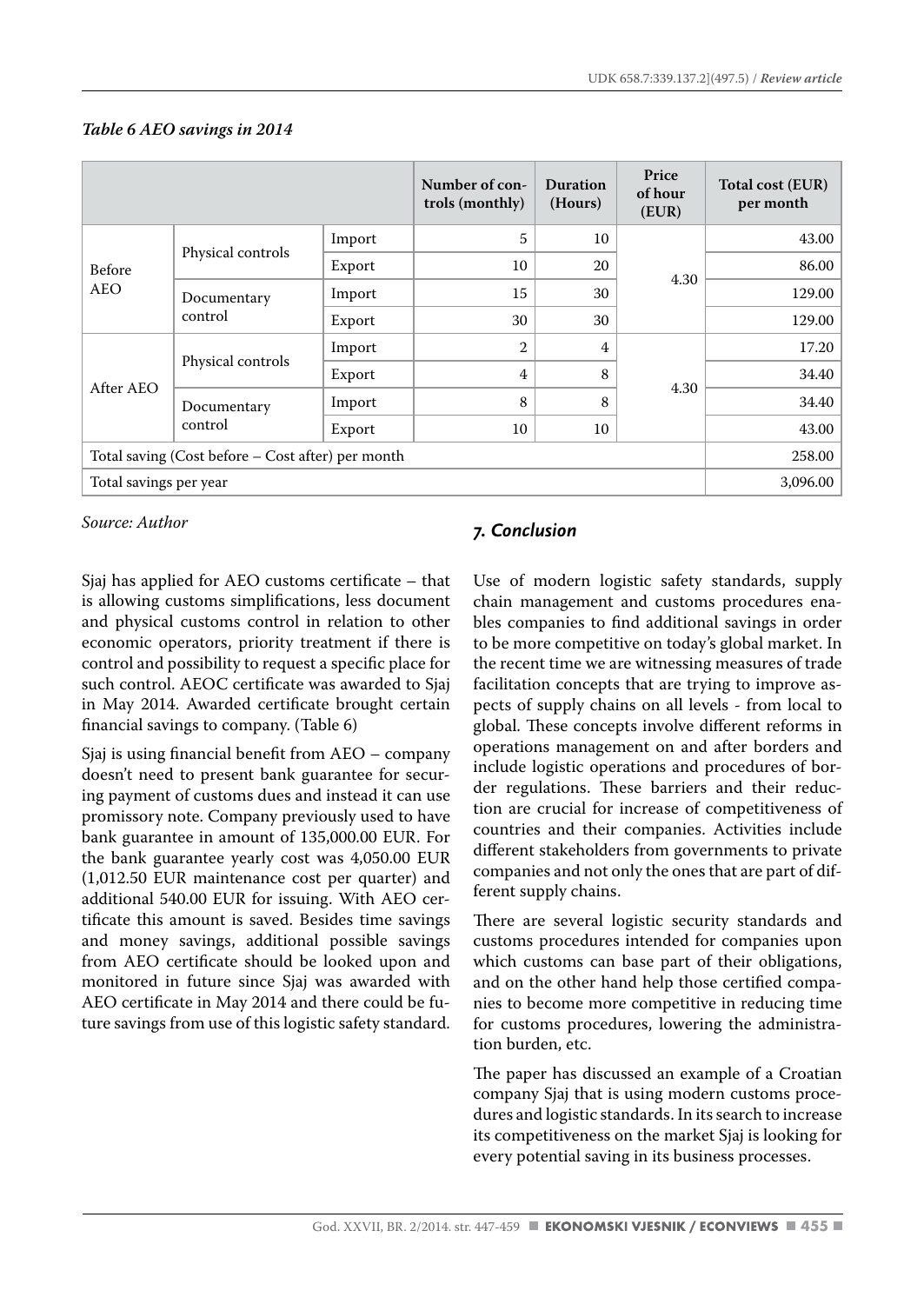This is done for every business procedure and not only for its core activities. The company is using logistic safety standards and customs procedures that allow financial savings as well as time savings and better utilization of its vehicles. As a consequence, the company is gaining competitive advantage through this as well. Although savings do not look big on the financial side, these savings are direct profit for the company and they can be reinvested in other activities like research and development, marketing, sales promotion, etc. These can also increase the company's market competitiveness. The company Sjaj will continue to look for possible savings from any new logistic and customs procedure which will help improve their performance and competitiveness. The results from the presented case study indicate that it is possible to confirm the proposition that new customs procedures and logistic security standards can help companies in increasing their competitiveness on the market and making them better, nicer, cheaper and ultimately more attractive to their buyers.

Further research on the influence of customs procedures and logistic security standards should be conducted on a bigger sample. This study should be carried out in two groups, one comprising small and medium-sized entrepreneurs, whereas national and multinational companies should be in the other group. This study would aim to establish whether these customs procedures and logistic standards have the same influence on competitiveness of companies with different sizes.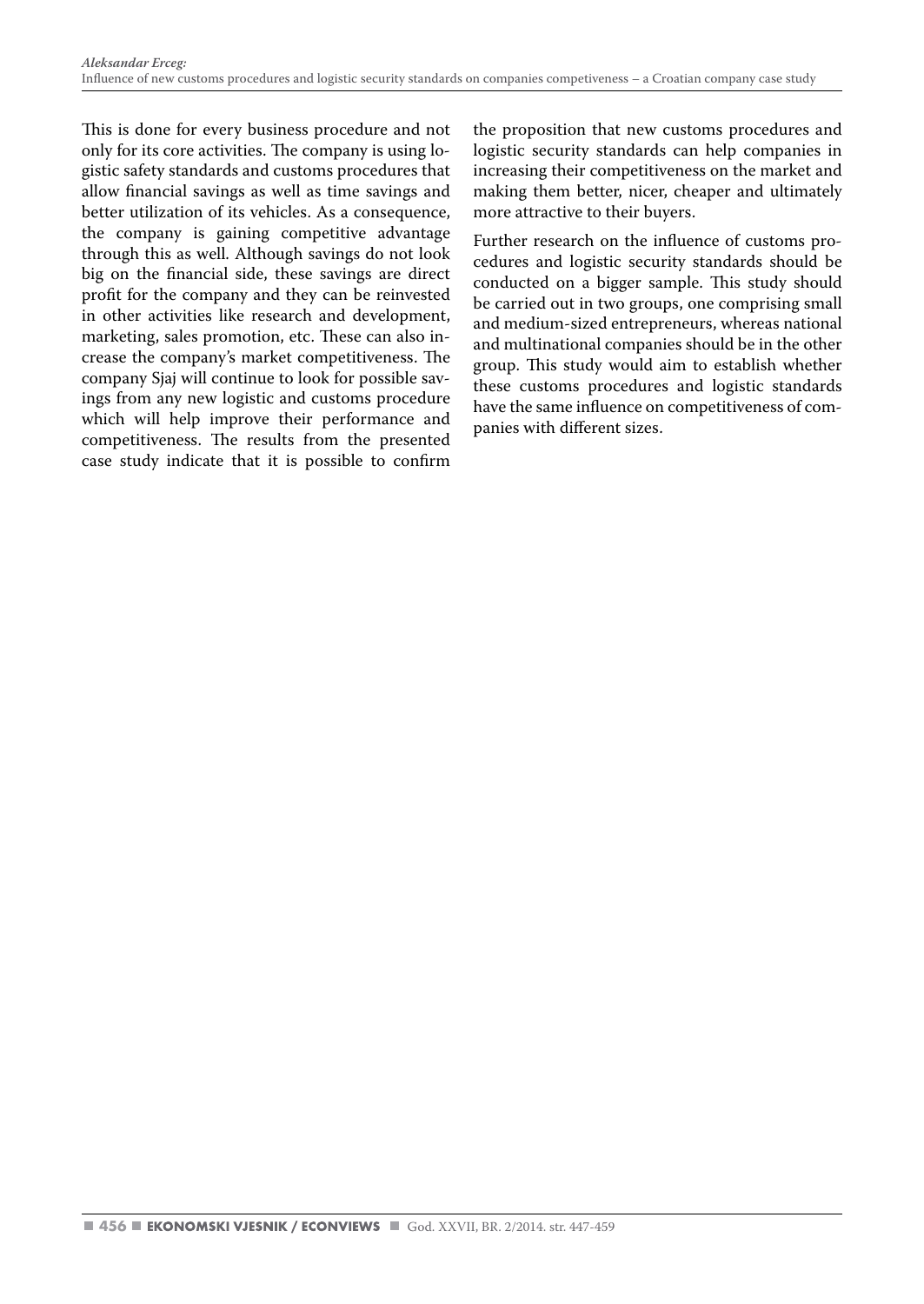#### **References**

- 1. Arvis, J-F., Saslavsky, D., Ojala, L., Shepherd, B., Busch, C., Raj, A. (eds.) (2014). Connecting to Compete 2014: Trade Logistic in the Global Economy, The International Bank for Reconstruction and Development/The World Bank.
- 2. Banomyong, R. (2010), "Benchmarking Economic Corridors logistic performance: a GMS border crossing observation", World Customs Journal, Vol. 4, No.1, pp. 29-38.
- 3. Bloomberg, D. J., LeMay, S., Hanna, J. B. (2006). Logistika (Logistic), Zagreb: MATE.
- 4. Butterfly, T. (2003), "The Single Window Concept", United Nations Economic Commission for Europe, Available at: http://ec.europa.eu/taxation\_customs/resources/documents/customs/policy\_issues/ecustoms\_initiative/ind\_projects/swannexv.pdf (Accessed on: July 5, 2014)
- 5. Carinska Uprava Republike Hrvatske, (2010), Priručnik o provozu (Transit handbook), Available at: http://www.carina.hr/e\_carina/NCTS.aspx (Accessed on: August 3, 2014)
- 6. Carinska uprava Republike Hrvatske, (2014), "Poslovna strategija Ministarstva financija, Carinske uprave za razdoblje 2014-2016" (Ministry of Finance Customs administration Business strategy 2014- 2016), Available at: http://www.carina.hr/Dokumenti/Download.aspx?args=jIdlbWgGHiMkNr+kGT px9ZuwHfkMFYNj (Accessed on: July 22, 2014)
- 7. Chopra, S., Meindl, P. (2004). Supply Chain Management, 2nd ed., Pearson Prentice Hall.
- 8. Doyle, T., Janssens, F. (2011), "Information and communications technology in support of customs unions: a case study of European Union", in McLinden, G., et al., (eds.), Border Management Modernization, The International Bank for Reconstruction and Development / World Bank, Washington D.C., pp. 251-262.
- 9. Elorza, J. C. (2012), "International Trade Single Window. Requirements for a successful implementation in Latin America", Public Policy and Productive Transformation Series Corporación Andina de Fomento.
- 10. Erceg, A., Orešković, B. (2010), "Utjecaj primjene carinskoga pojednostavljenoga postupka "Ovlašteni primatelj" na smanjenje logističkih troškova u proizvođačkoj tvrtki" (The impact of the application of customs simplified procedure "Authorized consignee" to reduce logistic costs in manufacturing company), in Leko Šimić, M., (ed.), Marketing i održivi razvoj, Ekonomski fakultet Osijek, pp. 181-196.
- 11. European Commission, (2012)," Electronic customs multi-annual strategic plan, yearly revision MASP Rev. 11.0", Available at: http://ec.europa.eu/taxation\_customs/resources/documents/customs/ policy\_issues/ecustoms\_initiative/masp\_strategic\_plan\_en.pdf (Accessed on: July 15, 2014)
- 12. European Council, (2008), "Council Directive 2008/118/EC of 16 December 2008 concerning the general arrangements for excise duty and repealing Directive 92/12/EEC", O. J. L 9/12, Available at: http:// eur-lex.europa.eu/LexUriServ/LexUriServ.do?uri=OJ:L:2009:009:0012:0030:EN:PDF (Accessed on: July 10, 2014)
- 13. Golenić, A. (2013), "Logistika važna komponenta suvremenog poslovanja" (Logistic important component of modern Business), Suvremena trgovina 4/2013, Available at: http://www.suvremena. hr/26007.aspx (Accessed on: July 10, 2014)
- 14. Gordhan, P. (2007), "Customs in the 21st Century", World Customs Journal, Vol. 1, No.1, pp. 49-54.
- 15. Grainger, A. (2007), "Supply chain security: adding to a complex operational and institutional environment", World Customs Journal, Vol. 1, No. 2, pp. 17-29.
- 16. Elmane-Helmane K., Ketners, K. (2012), "Integrated Customs Control Management in Latvia: Leassons Learned", Economics and Management, Vol. 17, No. 2, pp. 528-533.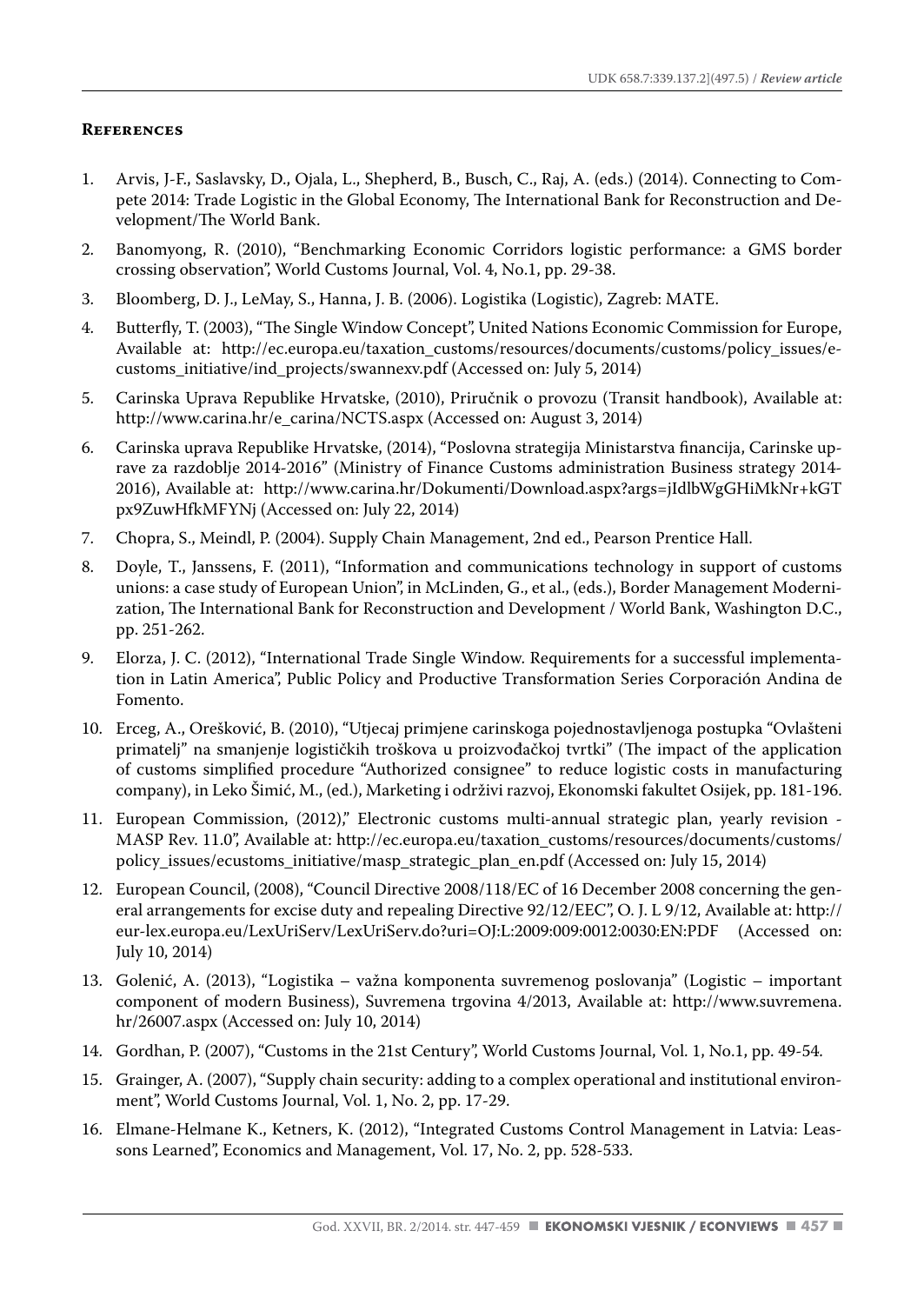- 17. European Community, (2001), "New customs transit systems for Europe", Available at: http:// ec.europa.eu/taxation\_customs/resources/documents/annex\_i\_transit\_brochure\_en.pdf on: August 1, 2014)
- 18. Hoekman, B. (2011), "Foreword", in McLinden, G., et al., (eds.), Border Management Modernization, The International Bank for Reconstruction and Development / World Bank, Washington D.C, pp. 3-4.
- 19. Horvat, N. (2011), "e-Carina" (e-Customs), Carinski vjesnik, Vol. 20, No. 8, pp. 31-45.
- 20. Libby, M. H. (2011), "Business Climate for Competitiveness in the Americas: Simplification of Procedures to Promote Competitiveness - Single Windows and other instruments that improve a country's business climate", Inter-American Development Bank, Available at: http://publications.iadb. org/bitstream/handle/11319/5077/Business%20Climate%20for%20Competitiveness%20in%20the%20 Americas-.pdf?sequence=1 (Accessed on: July 20, 2014)
- 21. Stock, G. N, Greis, N. P., Kasarda, J. D. (1998), "Logistic, strategy and structure A conceptual framework", International Journal of Operations & Production Management, Vol. 18, No. 1, pp. 35-52.
- 22. Szelp, A. (2010), "Cargo Security Initiatives in the EU and the USA, their Impact on Business Operations and Mutual Recognition with Focus on AEO and C-TPAT", thesis in International Logistic Management defended on Wirtschaftsuniversität Wien.
- 23. Tomašević, Z. (2011), "Praktična primjena Novog kompjuteriziranog provoznog sustava u Republici Hrvatskoj" (Practical application of New Computerised Transit System in Croatia), Carinski vjesnik, Vol. 20, No. 8, pp. 5-10.
- 24. Tomašević, Z. (2014), "Elektronička carina sa zakonodavnog aspekta", (Legal aspects of e-Customs), Carinski vjesnik, Vol. 23, No. 2, pp. 15-23.
- 25. Tweedle, D. (2008), "Logistic, Security and Compliance: The Part to be Played by Authorised Economic Operators (AEOs) and Data Management", World Customs Journal, Vol. 2, No. 1, pp. 101-105.
- 26. Urcioli, L., Ekwall, D. (2009), "Supply Chain Security Programs Comparing business and authority certifications", in Hertz, S., (ed.), The 21st Annual Nofoma Conference, proceedings, Jönköping Sweden, pp. 837-852.
- 27. Vatuiu, T., Tarca, N., Udrica, M., Popeanga, V. N. (2010), "The use of the EMCS business web application for monitoring the movement of excise goods within the European Community", Annals of the University of Petroşani – Economics, Vol. 10, No. 4, pp. 363-374.
- 28. Vogel, T., Schmidt, A., Lemm, A., Osterle, H. (2008), "Service and Document Based Interoperability for European eCustoms Solutions", Journal of Theoretical and Applied Electronic Commerce Research, Electronic Version, Vol. 3, No. 3, pp. 17-37.
- 29. Widdowson, D. (2007), "The changing role of customs: Evolution or revolution?", World Customs Journal, Vol. 1, No. 1, pp. 31-37.
- 30. Zhang, A. (2002), "Electronic technology and simplification of customs regulations and procedures in air cargo trade", Journal of Air Transportation, Vol. 7, No. 2, pp. 87 – 102.

#### **(Endnotes)**

\* The paper was presented at the 35th Symposium Osijek – Pforzheim held at the Faculty of Economics in Osijek 16-17 October 2014